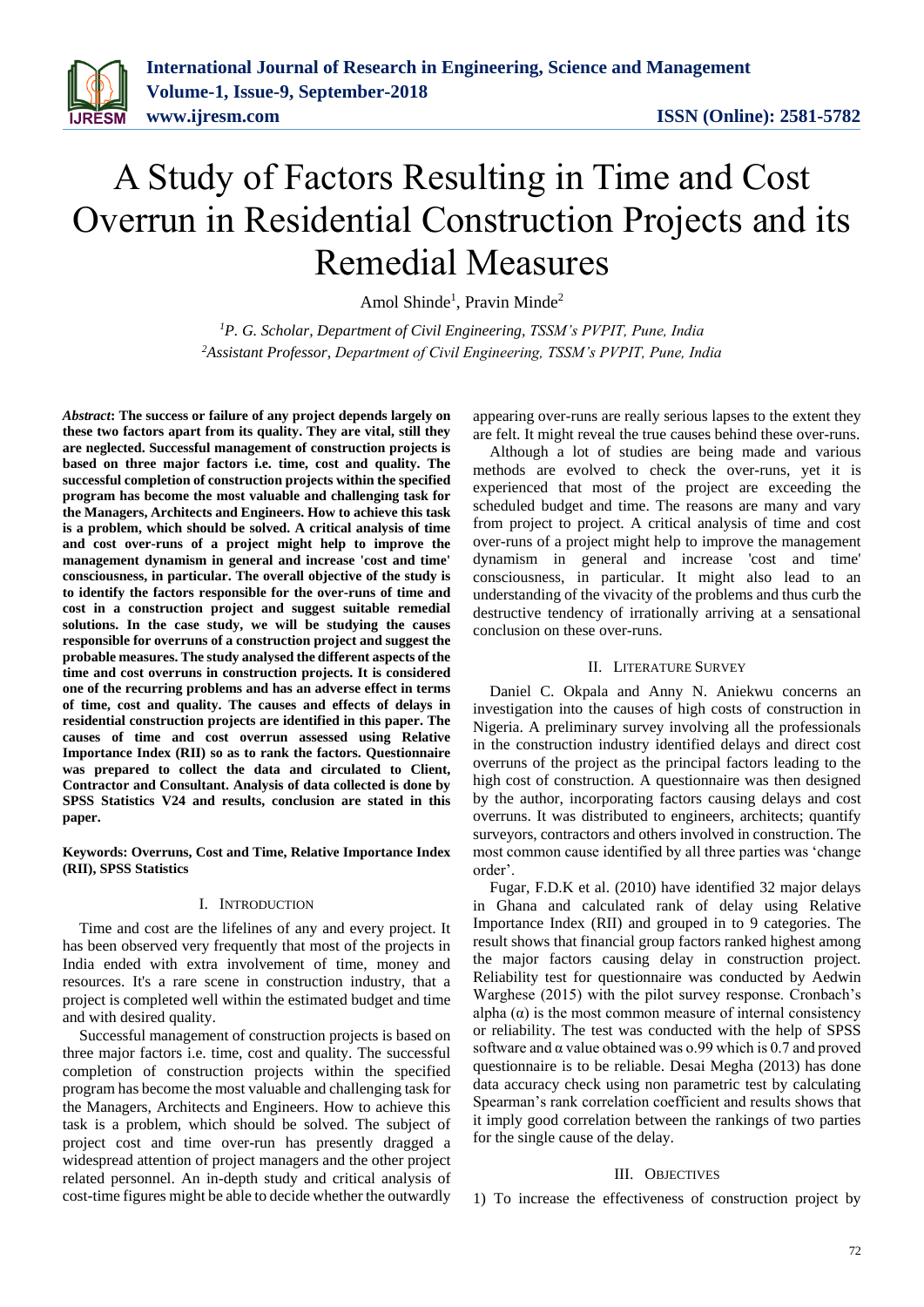minimizing delays.

- 2) To identify the factors causing time and cost overrun in residential projects.
- 3) To identify the most influencing factors causing time and cost overrun in residential projects.
- 4) To compare the results with SPSS software.
- 5) To find the reliability and to check accuracy of data.
- 6) Suggest remedial measures to avoid time and cost overrun.

# IV. METHODOLOGY

The research methodology contains a literature review and questionnaire survey. The literature review was conducted though paper published books, conference proceedings, internet and international project management journals. As the outcome of this literature review 50 causes of time and cost overrun for residential projects were identified. Present study suggests different techniques for ranking of causes of time and cost overruns. In this paper, Relative Importance Index (RII) was used to calculate each cause of time and cost overrun.

The research methodology has been divided into following stages:

- 1) Formulation of objective of study
	- a) Collection of references includes journals, technical reports and books.
- 2) List out the factors causing delay
	- a) To address the most contributing factors and effects of delay specifically in residential projects.
	- b) All factors and effects will be identified by expert advice from professionals.
- 3) Preparation of questionnaire
	- a) Making of questionnaire
		- b) Developed questionnaire then distribute to the targeted respondent.
- 4) Data collection and analysis
	- a) Data collection and analysis based on RII method to rank the factors.
	- b) Spearman's rank correlation to test the agreement between the groups.
- 5) Results and discussion
	- a) To identify the important factors and effects of delay in residential project.
	- b) To identify the relationship between causes and effects of delay in residential projects.
	- c) Methods of minimizing construction delay.

# V. DATA COLLECTION

Total 37 questionnaires were distributed to different respondents in Pune. A list of stakeholders who showed their response has been presented. The responses were obtained after personal request and visit to their respective sites of offices. Though the total number of questionnaires sent and responses received were limited but the survey covered most of the known client, consultant and contractor of Pune. The respondents are top-level experienced stakeholders hence the reliability of the survey results is expected to be high. Following table shows distribution of responses.

| <b>TABLEI</b><br>QUESTIONNAIRE DISTRIBUTED AND RESPONSES RECEIVED |               |           |               |  |  |  |  |
|-------------------------------------------------------------------|---------------|-----------|---------------|--|--|--|--|
| Respondents                                                       | Questionnaire | Responses | Percentage of |  |  |  |  |
|                                                                   | Distributed   | Returned  | Responses     |  |  |  |  |
| Client                                                            |               |           | 100           |  |  |  |  |
| Consultant                                                        |               |           | 87.5          |  |  |  |  |
| Contractor                                                        | つつ            |           |               |  |  |  |  |

Total 37 | 34 | 91.89

The next stage is data collection based on 50 factors of time and cost overrun based on which questionnaire was designed. The questionnaire was organized in the form of importance scale. Respondents were asked to indicate by ticking a column the relative importance of each of the causes of construction delays (1-High Influence, 2-Medium influence, 3-Low influence, 4-Can be neglected). Total 37 questionnaires were distributed to respondents in Pune. The collection of data took 8 to 10 weeks. At end of the period, 34 questionnaires were received for analysis. The response rate by respondents is 91.89%.

# VI. DATA ANALYSIS AND CHECK APPROACH

The following approaches are used for data analysis: *1) Relative Importance Index (RII) Technique:* 

It is used to determine the relative importance of the various causes and effect of delays. The same method is going to be adopted in this particular project within various groups (i.e. Contractors, clients, and consultant). The four point scale from 1 (High Influence) to 4 (Low Influence) is being adopted and transformed to relative important indices (RII) for each factor as follows:

$$
RII = \Sigma W / (A * N)
$$
 (1)

Where, W is the weighting given to each factor by the respondent (ranging from 1 to 4)

A is the highest weight (i.e. 4 in this case).

N is the total Number of respondents.

Higher the value of RII, most important is the cause of delay.

# *2) Cronbach's Alpha for Reliability Statistics:*

It is a measure used to assess the reliability, or internal consistency, of a set of scale or test items. In other words, the reliability of any given measurement refers to the extent to which it is a consistent measure of a concept, and Cronbach's alpha is one way of measuring the strength of that consistency. It is most commonly used when there is a multiple linkert scale/questions in a survey which forms scale in order to determine the reliability of the scale. It will generally increase as the inter-correlations among test items increase and is known as an internal consistency estimate of reliability of test scores.

Cronbach's alpha is calculated as:

$$
\alpha = (k \times c) / (v + (k-1)c) \tag{2}
$$

Where, k refers to number of scale items,

c refers to average of all covariance between items,

v refers to average variance of each item. Cronbach's alpha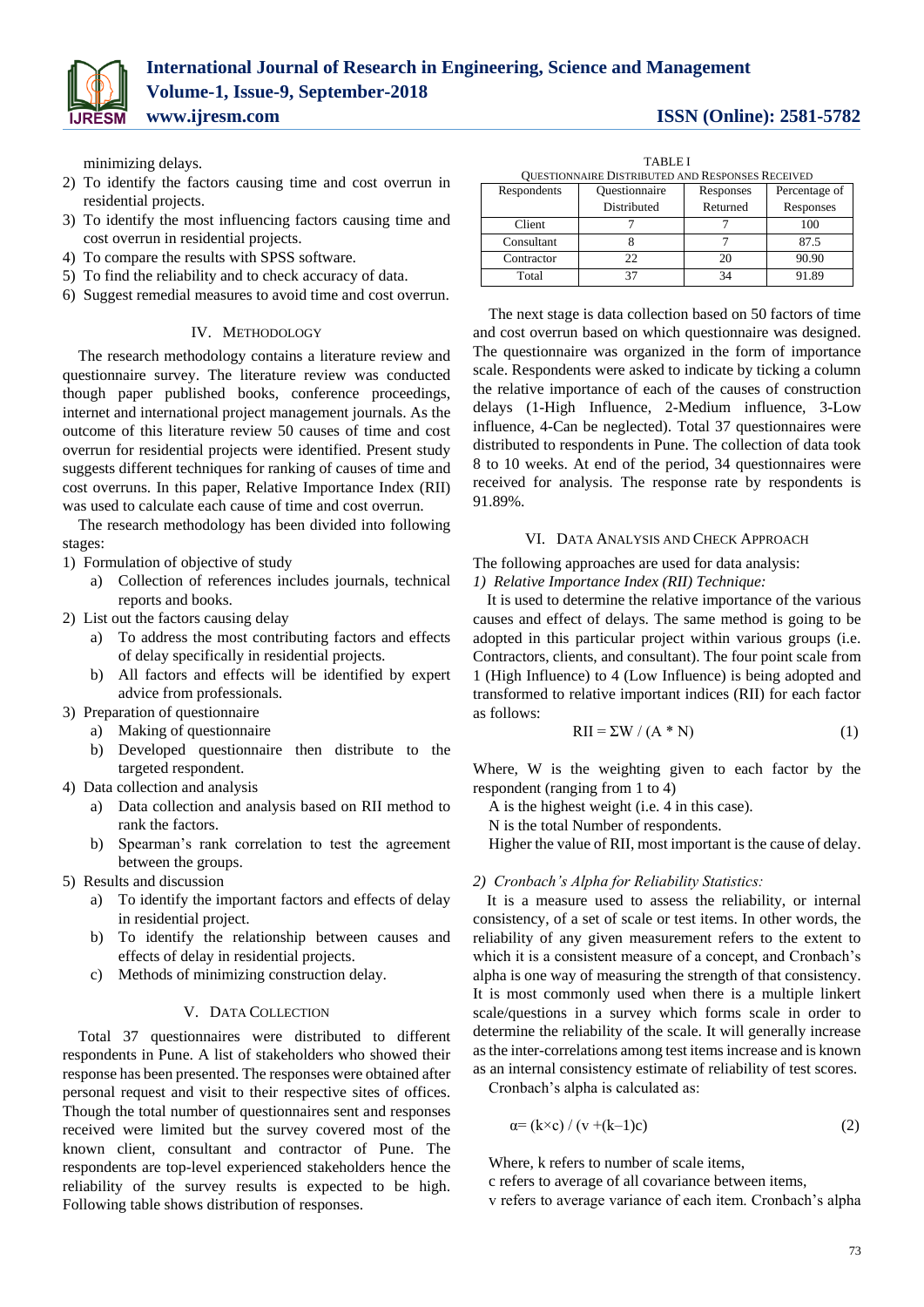

is thus a function of the number of items in a test, the average covariance between pairs of items, and the variance of the total score. Alpha  $(\alpha)$  coefficient of reliability ranges from 0 to 1. If all of the scale items are entirely independent from one another (i.e., are not correlated or share no covariance), then  $\alpha = 0$ ; and, if all of the items have high co variances, then  $\alpha$  will approach 1 as the number of items in the scale approaches infinity. In other words, higher the value of  $\alpha$  coefficient, the more the items have shared covariance and probably higher degree of internal consistency.

## *3) Spearman's rank correlation factor:*

It is used to check the accuracy of collected data according to questionnaire provided. Spearman's rank correlation coefficient is a non-parametric test which is referred as distribution free test. In this research this check approach is used to show strong agreement between the parties. The value of spearman's rank correlation coefficient (rs) varies between  $+1$  &  $-1$ , where  $+1$  shows perfect positive relationship means agreement, whereas -1 implies perfect negative relationship (disagreement). In short value close to unity in magnitude shows good correlation, while value near to zero shows little or no correlation. It is calculated using following formula.

$$
rs = 1 - [(6 \Sigma d2) / (n3 - n)] \tag{3}
$$

Where, r is the Spearman's rank correlation coefficient between two parties,

d is the difference between ranks assigned to variables to each cause and n is the number of pair of ranks.

#### VII. RESULTS AND DISCUSSION

The perspectives of clients, consultant and contractor of the 32-delay factor were analysed using Relative Importance Index (RII). The results of Cronbach's alpha reliability statistics and spearman's rank correlation coefficient factor were calculated using SPSS software and shown below.

| <b>TABLEI</b><br><b>RELIABILITY STATISTICS</b> |  |               |  |  |  |  |
|------------------------------------------------|--|---------------|--|--|--|--|
| <b>Cases</b>                                   |  | $\frac{0}{0}$ |  |  |  |  |
| Valid                                          |  | 100.00        |  |  |  |  |
| Excluded                                       |  |               |  |  |  |  |
| Total                                          |  | 100.00        |  |  |  |  |

| <b>TABLEI</b>    |              |  |  |  |  |
|------------------|--------------|--|--|--|--|
| CRONBACH'S ALPHA |              |  |  |  |  |
|                  |              |  |  |  |  |
| Cronbach's Alpha | No. of items |  |  |  |  |

After comparing the results with SPSS Software, the Cronbach's Alpha value obtained is 0.917, which is well above 0.7. Thus, the questionnaire is proved reliable.

The perspectives of clients, consultants and contractors of the 50 delay factors were analysed using Relative Importance Index (RII).

| Sr. No                  | <b>Factors for Time and Cost Overrun</b> | <b>Consultant</b> | <b>Client</b> | <b>Contractor</b> |                  |
|-------------------------|------------------------------------------|-------------------|---------------|-------------------|------------------|
| ٠                       | ÷                                        | RII               | RII           | <b>RII</b>        | Sum <sub>1</sub> |
| 13                      | Change in scope of work                  | 0.39              | 0.46          | 0.44              | 0.43             |
| $\overline{\mathbf{3}}$ | Faulty designs                           |                   | 0.46          | 0.43              | 0.44             |
| 40                      | Shortage of materials                    | 0.43              | 0.43          | 0.48              | 0.45             |
| 23                      | Lack of coordination between parties     | 0.43              | 0.57          | 0.43              | 0.48             |
| 45                      | Delay in decision making                 | 0.5               | 0.5           | 0.43              | 0.48             |
| $\mathbf{1}$            | Obtaining Permit from Municipality       | 0.50              | 0.43          | 0.54              | 0.49             |
| 6                       | Improper site planning                   | 0.54              | <b>046</b>    | n 49              | 0.50             |
| 9                       | <b>Legal Disputes</b>                    | 0.39              | 0.61          | 0.51              | 0.50             |
| 24                      | Delays in payment of work done           | 0.46              | 0.50          | 0.54              | 0.50             |

Fig. 1. RII results

### VIII. FINDINGS FROM THE STUDY

The reasons of these overruns were mostly known and controllable. Still they are facing these problems because of the following reasons:

- 1) Poor project appraisal and formulation
- 2) Improper implementation of plans
- 3) No advanced action taken by any of the parties involved
- 4) No advance clearances from the local authorities and other agencies
- 5) No adequate measures were taken for the availability and proper flow of funds
- 6) Delays in decision making
- 7) Loosely framed contracts
- 8) Poor monitoring and control of activities
- 9) Insufficient use of modern technologies available
- 10)Inaccurate estimate of time and cost
- 11)Faulty design
- 12)Land acquisition problem
- 13)Poor bidding
- 14)Irregular flow of finance
- 15)Delay in payment of work done
- 16)Deficiencies in management
- 17)Delay in decision by Client/ Architect

18)Lack of coordination between different parties involved

19)Change in scope of work

# IX. RECOMMENDATIONS TO MINIMIZE TIME AND COST **OVERRUN**

- 1) Consultants should ensure that all design changes during the execution of the works are handled explicitly while not compromising the desired outcome of the final project.
- 2) Any design errors made by consultants must be immediately rectified to avoid delays in the progress of works.
- 3) All working drawings must be clearly drawn indicating all the dimensions and labels to scale so as to avoid ambiguity during construction.
- 4) Contractors should pay particular attention to the requirements of the assignment during the pre-contract and bidding period so as to go for works that they have competitive advantage.
- 5) Contractors should ensure that they have enough cash flow to execute the works and desist from the practice of diverting particular project funds to non-project activities to avoid being cash-strapped during the execution of the